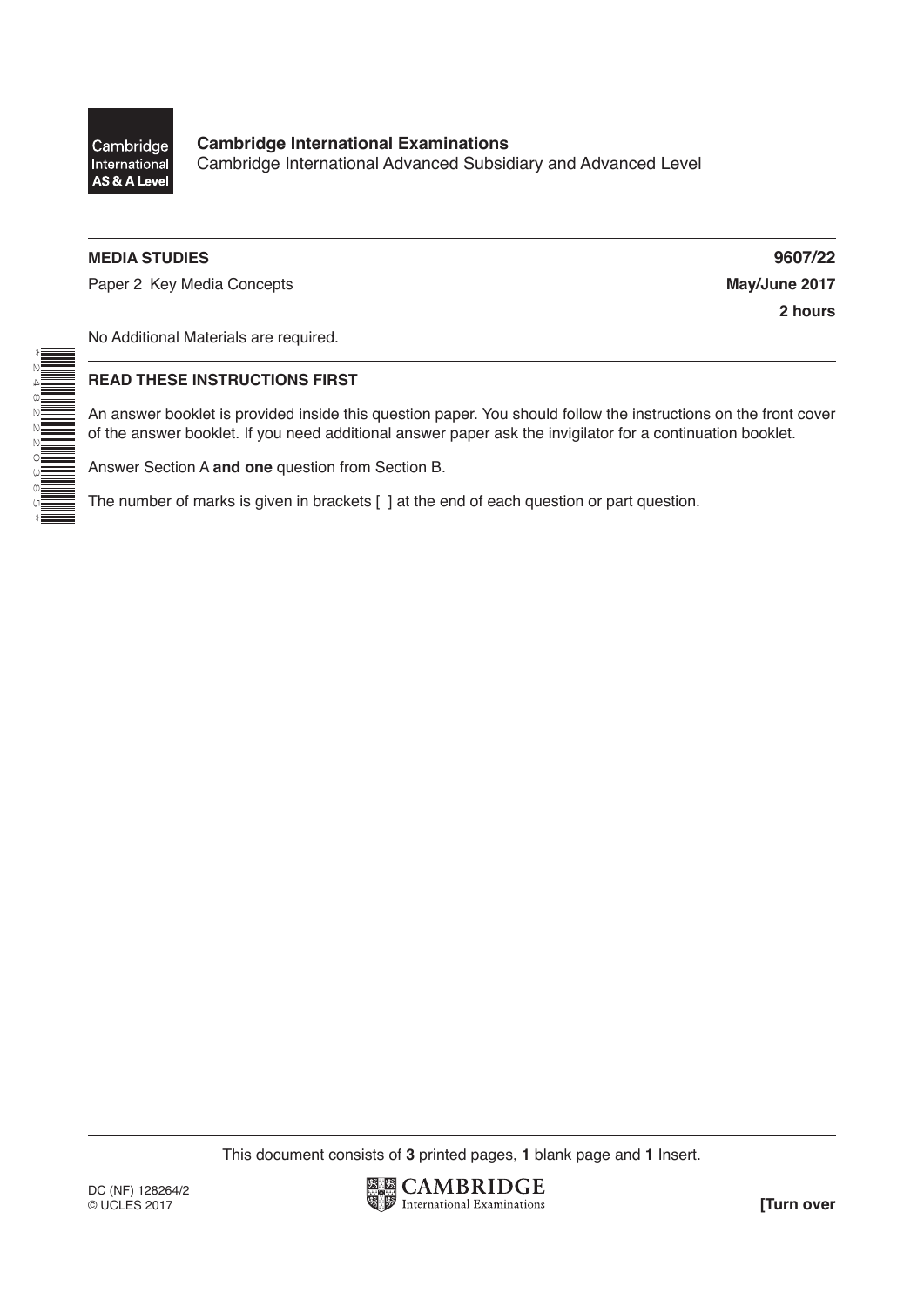The total duration of this paper is 2 hours.

The first 30 minutes will be spent watching and making notes on the moving image extract.

After the 30 minutes of screening and note-making time, you should use 45 minutes to answer Section A before moving on to spend the last 45 minutes on Section B.

#### **Section A: Textual analysis and representation**

You will be shown an extract from *24* a total of four times. During the first screening, you should not make notes; during the second, third and fourth screenings there will be an opportunity to make notes and there will be gaps in between for further note-taking. Your notes should be made in the answer booklet and ruled through after you have finished writing your answer.

Extract: *24* (series 8, episode 1, 2010 dir. Brad Turner)

- **1** Discuss the ways in which the extract constructs meaning through the following:
	- camera shots, angles, movement and composition
	- editing
	- sound
	- en-scène. [50]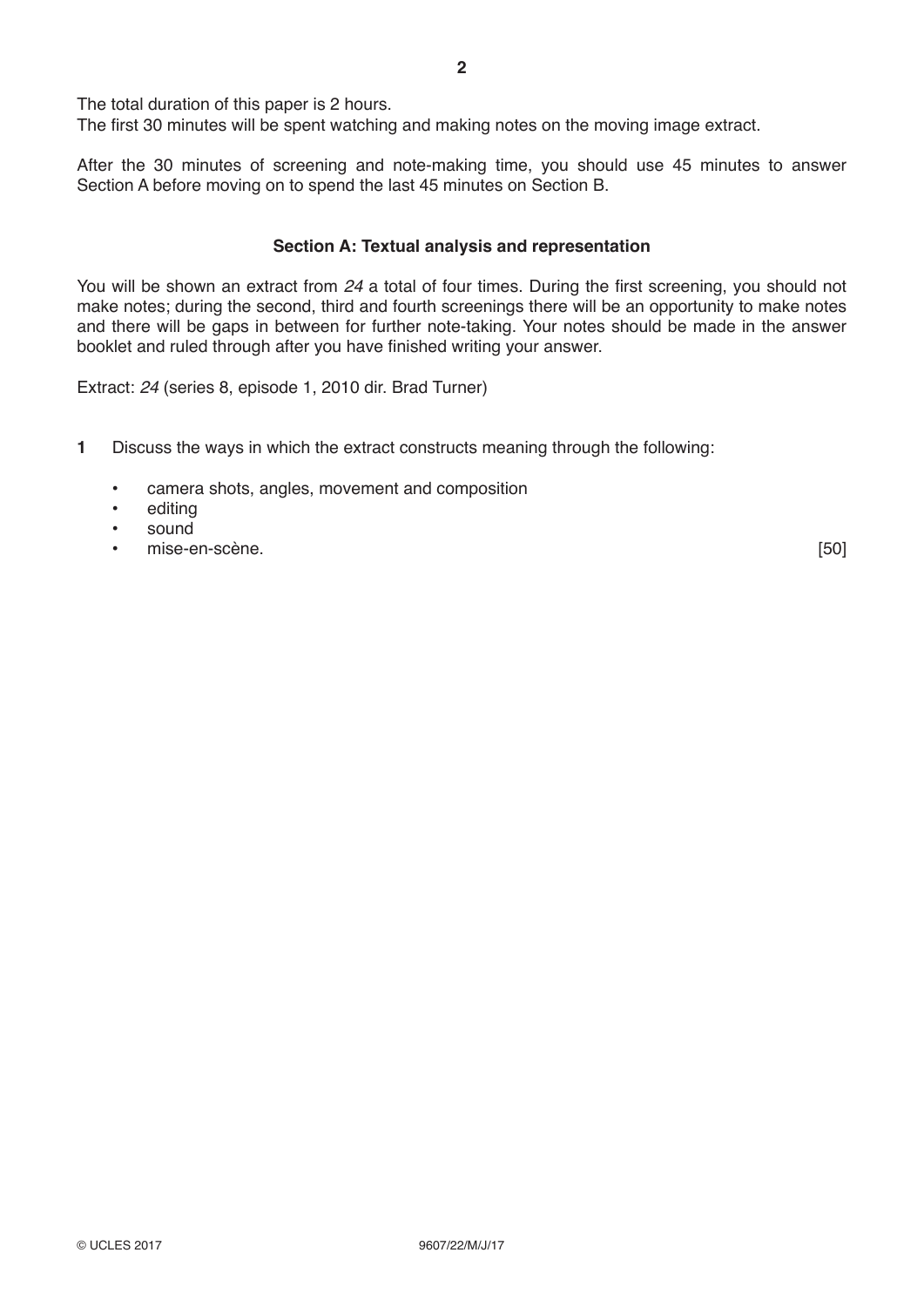# **Section B: Institutions and audiences**

Answer **one** question from this section.

Refer to specific examples from **one** media area chosen from:

- film
- music
- print
- radio
- video games.
- **2** How important are media ownership and funding in understanding contemporary media practice? Refer to the media area you have studied.

## **OR**

**3** How far have audiences adapted to the changes in media technologies in recent years? Refer to the media area you have studied.